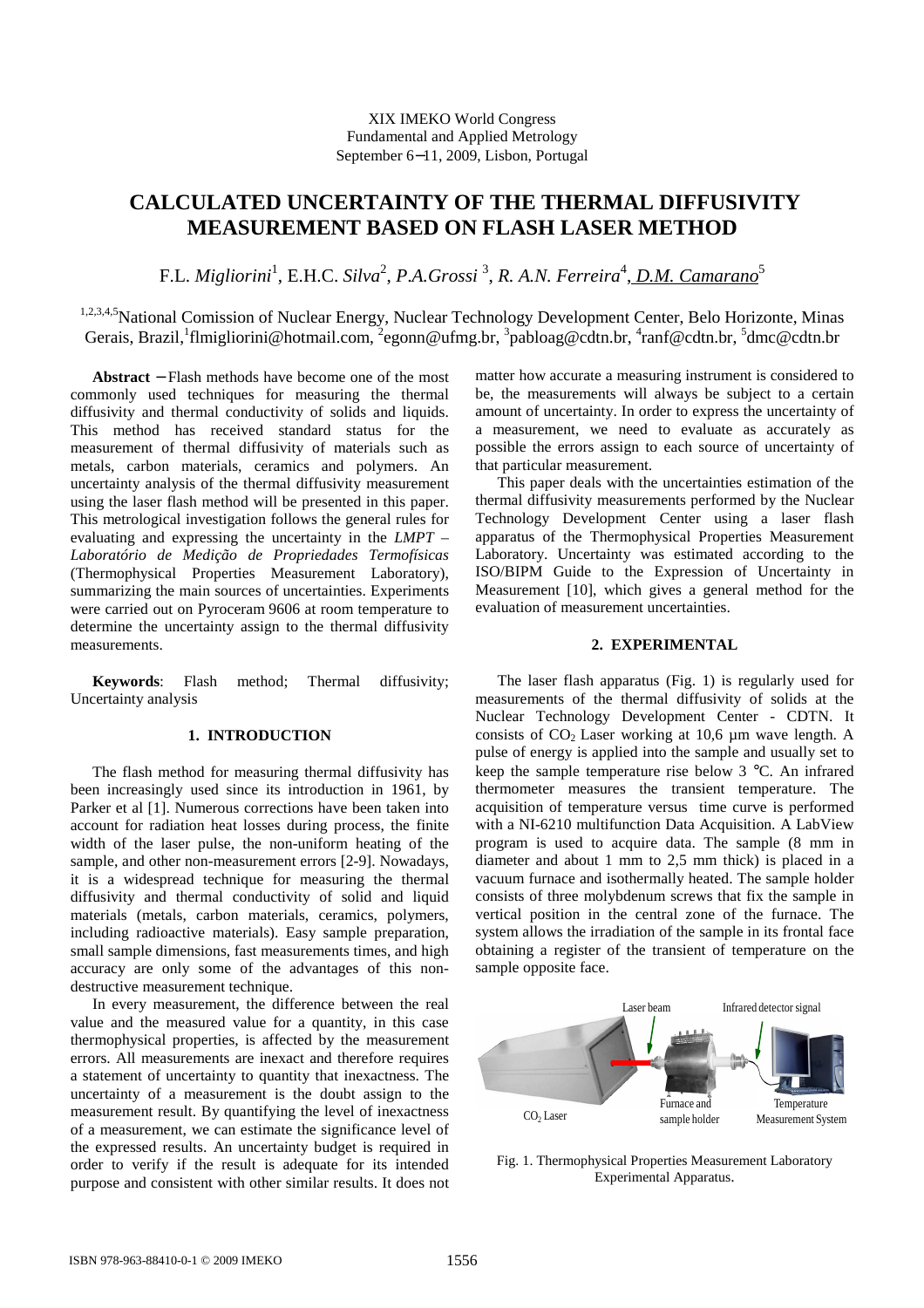The resulting temperature rise of the opposite face is registered in a thermogram. The thermal diffusivity  $\alpha$  is calculated from the sample thickness  $L$  and the time  $t_{1/2}$ required to the temperature rise reach one-half of its maximum value (1):

$$
\alpha = \frac{1,37 \cdot L^2}{\pi \cdot t_{1/2}}.
$$
 (1)

## **3. UNCERTAINTY COMPONENTS**

The measurements were performed on carbon-coated sample under vacuum atmosphere at room temperature. A laser beam diameter of about 8 mm and a sampling frequency of 1 kHz were used. The thermal diffusivity was obtained from the thickness of the sample and from the halftime describing the heat diffusion from the front to the opposite sample face. The sources of uncertainties in the measurement were associated with the sample itself, temperature measurement, time measurement, non-uniform heating of the sample and heat losses [11-12].

### *3.1. Uncertainties associated with the sample*

The sources of uncertainty concerning to the sample are due to its geometrical quality and its chemical and optical properties. The thickness of the sample at a temperature (*L*) is calculated from the thickness measured at room temperature  $(L_0)$  corrected by a term to taking into account the expansion of the sample  $(\Delta_L)$ . Mathematical expression of the thickness of the sample is written as

$$
L = L_0 + \Delta_L. \tag{2}
$$

The uncertainty in the thickness results from the combination of the uncertainty of measurement thickness  $(L<sub>0</sub>)$  and the uncertainty in the correction due to expansion of the sample  $(\Delta_L)$ :

$$
u_c^2(L) = u^2(L_0) + u^2(\Delta_L) + 2u(L_0, \Delta L). \tag{3}
$$

The sample thickness is measured with certified micrometer. The uncertainty of thickness results from the uncertainty due to repeatability of measurements, resolution, calibration, flatness, parallelism, drift of micrometer and the correction of thermal expansion. The uncertainty was calculated based on the uncertainty in thermal expansion for a typical expansion coefficient of  $10^{-6}$  K<sup>-1</sup> [12] and a 10 K temperature gradient. The uncertainty in thermal diffusivity resulting from thickness measurement was estimated in 0,11 %.

### *3.2. Uncertainties associated with the temperature*

The temperature of the sample is not considered by the Eq. 1 but the uncertainty of the half-time and consequently the uncertainty of thermal diffusivity depends on the sample temperature. The uncertainty factors related to the sample temperature correspond to the experimental conditions especially induced by the furnace temperature, its inner atmosphere and all other sources associated with the radiation thermometer.

The uncertainty of radiation thermometer results from the uncertainty due to resolution, calibration, drift, time constant of thermometer, calibration of signal unit and other factors as effective emissivity of the sample, stability and the homogeneity of the furnace temperature. Drift in radiation thermometers between calibrations arises from changes in the optical components, in the radiation detector and in the signal processing system. Non-linearity is caused by the non-ideal performance of the detector and electronics. In our measurement s the opposite face temperature increase is always kept below 3 ºC. The non-linearity effect of the IR thermometer is assumed to be negligibly for small temperature changes (smaller than  $10\degree$ C). The sample is coated on both sides with carbon film to improve and keep controlled the sample emissivity and absortivity. The uncertainty due to sample emissivity was estimated in 2 % [13].

Based on these characteristics, it was assumed that the uncertainty in the temperature  $u(T)$  results from the combination of the uncertainties due to repeatability of measurements  $u_r(T)$ , the calibration  $u(C)$ , the resolution  $u(C_R)$ , the drift of thermometer  $u(C_d)$  and the emissivity  $u(C_{\varepsilon})$ :

$$
u^{2}(T) = u_{r}^{2} + u^{2}(C) + u^{2}(C_{R}) + u^{2}(C_{d}) + u^{2}(C_{\varepsilon}). \quad (4)
$$

The uncertainty in temperature sample was estimated in  $1,1$  °C.

### *3.3. Uncertainties associated with the time scale/finite pulse time effect*

Since the measurement of thermal diffusivity is, in essence, a time measurement, it is important to know as good as possible where the time origin lies. The uncertainty on the time measurement results from the combination of the uncertainties due to measurement instruments and data acquisition board.

The manufacturer states the following characteristics of the used data acquisition board:

- signal resolution of 16 bit (1 in 65 536 or 0,002 %);
- timing resolution 50 ns and
- $\bullet$  timing accuracy 0,1 $\mu$ s.

Based on these characteristics, the uncertainty due to digital data acquisition board was evaluated in 0,01 %. The sampling frequency was set to 1 kHz. The time origin measurement error was evaluated in 1 ms. The error assign to the sample frequency is lower than 0,2 %. Therefore, the uncertainty in thermal diffusivity resulting from time scale was evaluated in 1,66%.

When the duration of the pulse is not negligible in comparison with the half-time, a finite pulse time effect correction must be performed. A computer simulation program was used to estimate the influence of finite time pulse effect on the thermal diffusivity [14]. The uncertainty in thermal diffusivity resulting from finite pulse time effect was estimated in 1,45 % for Pyroceram 9606.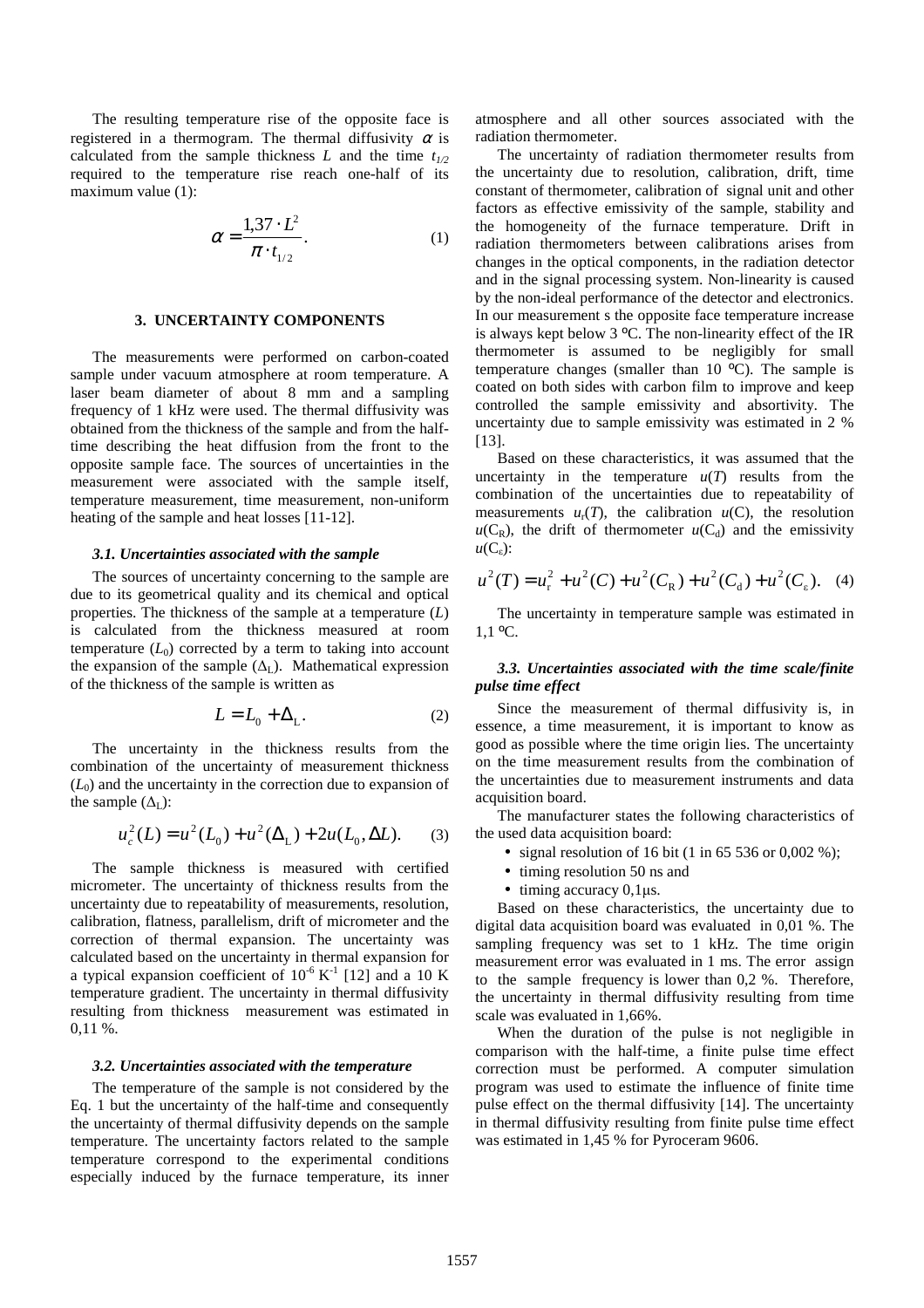### *3.4. Uncertainties associated with the non-uniform heating*

The sample heating uniformity is directly related to the uniformity of the laser beam. The uniformity of a laser may change from shot to shot and it is also dependent on the energy level of the laser beam. A 3 % uncertainty due to the effect of non-uniform heating was assumed in this uncertainty budget [15].

#### *3.5. Uncertainties associated with the heat losses*

During a flash laser experiment, heat losses from the sample are unavoidable. The losses are very small at low temperatures, but can increase considerably at higher temperatures. The contribution of the heat losses is expressed by an overall heat transfer coefficient (*U*). The contribution of the heat losses is expresses by Biot number,  $B_i$ , defined as in (5)

$$
B_i = \frac{U \cdot L_c}{k} < 0,1 \tag{5}
$$

where  $L_c$  is characteristic length and  $k$  is thermal conductivity.

Computational simulations were used to estimate the influence of the heat losses on the thermal diffusivity. The simulation was run for three reference samples (Pyroceram 9606, Inconel 600 and Pure Fe). In all cases, the influence of heat losses on the thermal diffusivity accuracy was estimated in 2 % [14].

#### *3.6. Other uncertainties*

There are other sources of uncertainty such as electronic noise, etc. These usually can be easily corrected or have a very small effect on the determination of thermal diffusivity, and so, were not evaluated individually.

The long-term stability is monitored by LMPT measuring periodically the thermal diffusivity of Pyroceram 9606. The measurements were performed on carbon filmcoated sample (2,5 mm thick) under vacuum atmosphere at temperature room. Moreover, the reliability of the measurement is checked comparing the measured temperature rise vs. time evolution with the analytical curve as well as analyzing if the experimental conditions from those assumed in the analytical model can be easily identified.

#### **4. RESULTS**

Thermal diffusivity presented was estimated from the average of fifteen measurements carried out on repeatability conditions. The mean of the standard deviation was estimated be 0,95 % of the measured value. Thermal diffusivity measured is 1,92 % higher than the mentioned in the certificate. The Table 1 presents all quantities considered as components of uncertainty in this analysis, its assign standard uncertainty and combined standard uncertainty. This analysis followed the general rules for evaluating and expressing uncertainty in measurements, based on the GUM uncertainty framework (Guide to the Expression of Uncertainty in Measurement) [10].

Table 1. Uncertainty budget for Pyroceram 9606 at 25 °C.

| Uncertainty components         | Standard<br>Uncertainty |
|--------------------------------|-------------------------|
| Repeatability                  | 0.95 %                  |
| Sample thickness               | 0.11%                   |
| Time scale                     | 1,66 %                  |
| Finite pulse time effect       | 1,45 %                  |
| Non uniform heat effect        | 3.0%                    |
| Heat losses                    | 2.0%                    |
| Combined standard uncertainty  | 4,33 %                  |
| Expanded uncertainty $(k = 2)$ | 8,66 %                  |

#### **5. CONCLUSIONS**

A measurement is never guaranteed to be perfect. The uncertainty expression is important to anybody who wishes good quality measurements. This paper presents results of an uncertainty analysis of Pyroceram 9606 thermal diffusivities using the laser flash method apparatus installed in the CDTN. The relative expanded uncertainty  $(k = 2)$  of the thermal diffusivity determination is estimated to be about 8,66 % .

### **ACKNOWLEDGMENTS**

The authors wish to thanks CNPq Conselho Nacional de Desenvolvimento Científico e Tecnológico) and FAPEMIG (Fundação de Amparo à Pesquisa do Estado de Minas Gerais), for financial support for the research.

#### **REFERENCES**

- [1] W. J. Parker, R.J. Jenkins, C.P. Butler, G.L. Abbott, "Flash Method of determining thermal diffusivity, heat, capacity and thermal conductivity", *J. Appl. Phys*., vol.32, nº.9, pp. 1679- 1684, 1961.
- [2] R. E. Taylor, J. A. Cape, 'Finite Pulse-Time Effects in the Flash Diffusivity Technique", *J. Appl. Phys. Lett*., vol. 5, nº. 10, pp. 212-213, 1964.
- [3] R. D. Cowan, "Pulse Method of Measuring Thermal Diffusivity at High Temperatures", *J. Appl. Phys.*, vol. 34, nº. 4(1), pp. 926-927, 1963.
- [4] J. A. Cape, G.W. Lehaman, "Temperature and Finite Pulse-Time Effects in the Flash Method for Measuring Thermal Diffusivity". *J. Appl. Phys,* vol. 34, nº. 7, 1963.
- [5] L.M. Clark, R.E. Taylor, "Radiation Loss in the Flash Method for Thermal Diffusivity", *J. Appl. Phys*., vol. 46, nº. 2, pp. 714-719, 1975.
- [6] T. Azumi, Y. Takahashi, "Novel Finite Pulse-Width Correction in Flash Thermal Diffusivity Measurement", *Rev. Sci. Instrum*., vol. 52, nº. 9, pp. 1411-1413, 1981.
- [7] R.C. Heckman, "Finite Pulse-Time and Heat-Loss Effects in Pulse Thermal Diffusivity Measurements", *J. Appl. Phys*., vol. 44, n°. 4, pp.1455-1460, 1973.
- [8] T. Lechner, E. Hahne, "Finite Pulse Time Effects in Flash Diffusivity Measurements", *Thermochimica Acta*, vol. 218, pp. 341-350, 1993.
- [9] J. Gembarovic, "Nonlinear Effects in Laser Flash Thermal Diffusivity Measurements", *Inter. J. of Thermophysics,* vol. 25, nº. 4, pp. 1253-1260, 2004.